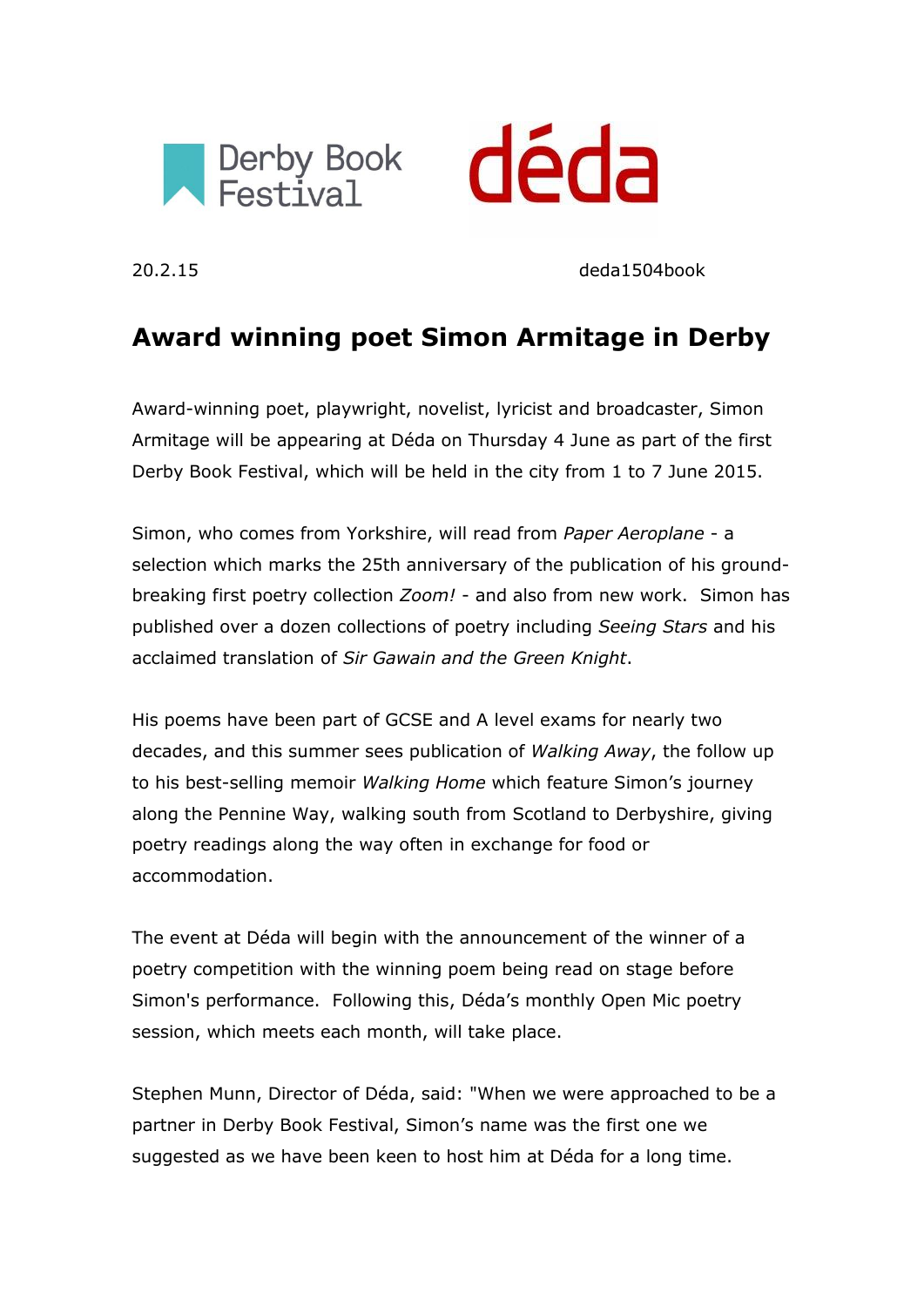"His poetry is highly engaging, thought provoking and fun and we are sure he will be hugely popular at the festival."

Liz Fothergill, Chair of Derby Book Festival said: "We are delighted that Déda are such great partners and supporters of the Festival and will host a wide range of events, including author talks and theatre performances. Securing the involvement of Simon Armitage shows the ambition we have to attract the very best writers in the country to Derby Book Festival."

Simon Armitage's performance starts at 7.30pm and tickets are now on sale from Déda at £12 each.

<http://www.deda.uk.com/whats-on/simon-armitage/>

## E N D S

For further information contact:

Steve Woodward, Head of Marketing, Déda on 01332 374660 or email

s.woodward@deda.uk.com

Sian Hoyle, Festival Organiser, Derby Book Festival on 0776 1379562 or email sianhoyle@talktalk.net

Note to Editors:

#### **Derby Book Festival**

The first Derby Book Festival will be held from  $1 - 7$  June 2015 in venues across the city with a programme packed with book related activities and events for all ages and interests. Derby Book Festival is a registered charity.

The Festival will celebrate the joy of books and reading, from author talks, discussions, live performances, films, quizzes and workshops for budding writers, to children's book trails, storytelling, theatre performances and 'Make It' sessions.

The Festival will include internationally acclaimed writers, as well as those with a Derby connection, covering a range of interests, including cycling, railways, football, cricket, climbing and photography. There's something for everyone! For more information visit: [www.derbybookfestival.co.uk](http://www.derbybookfestival.co.uk/) 

#### **Déda**

Déda (formerly known as Derby Dance) is a unique venue located in Derby city centre offering a dance, movement and circus-focussed arts programme. The building houses two performance spaces, three professionally equipped dance studios, conferencing facilities and the CUBE café|bar. Déda is also home to the University of Derby's BA (Hons) Dance degree.